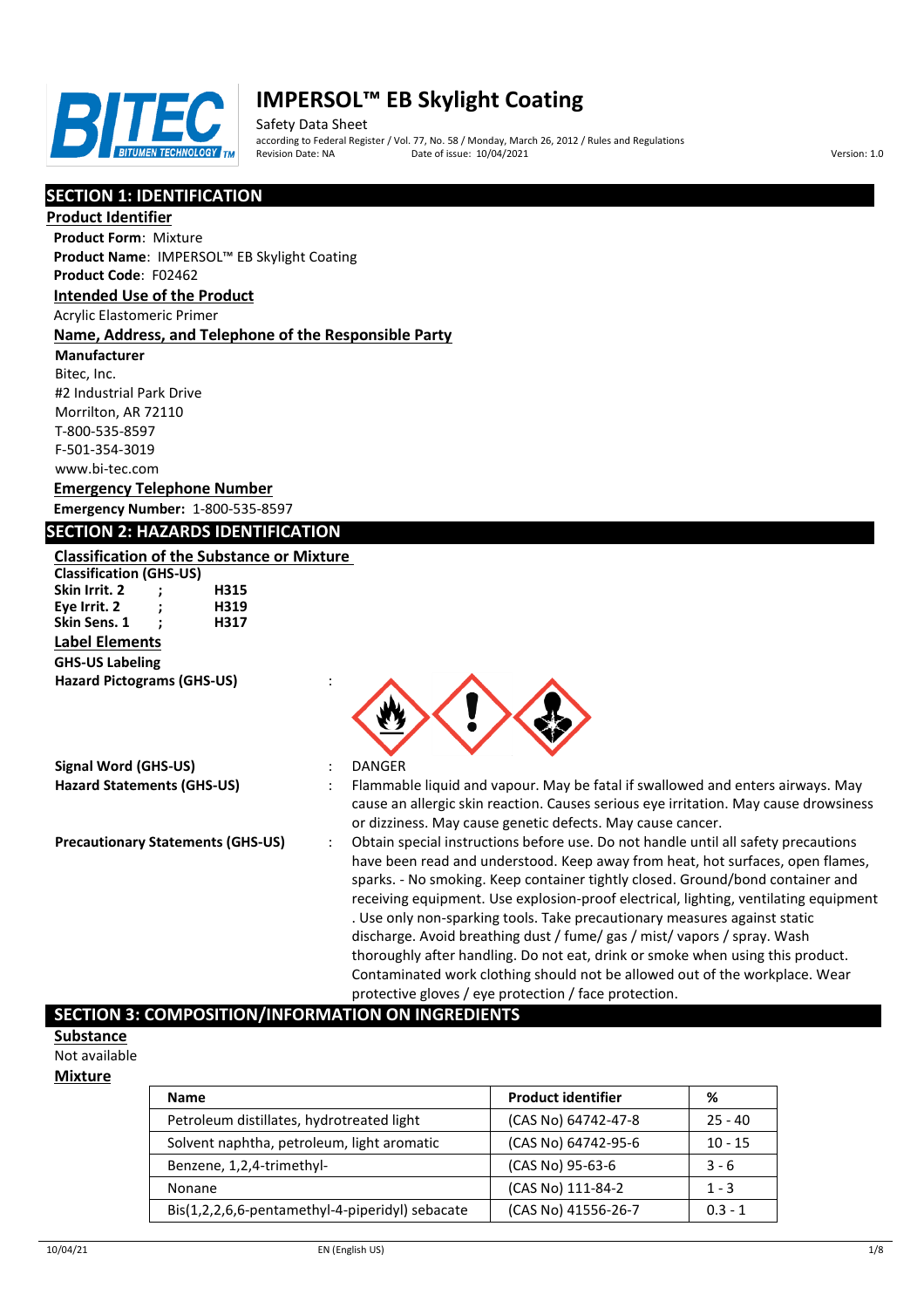#### Safety Data Sheet

According to Federal Register/Vol. 77, No. 58/Monday, March 26, 2012/Rules and Regulations

| <b>Name</b>                                                            | <b>Product identifier</b> | %          |
|------------------------------------------------------------------------|---------------------------|------------|
| Decanedioic acid, methyl 1,2,2,6,6-pentamethyl-<br>4-piperidinyl ester | (CAS No) 82919-37-7       | $0.1 - .5$ |

# **SECTION 4: FIRST AID MEASURES**

#### **Description of First Aid Measures**

**First-aid Measures General**: In all cases of doubt, or when symptoms persist, seek medical attention. Never give anything by mouth to an unconscious person.

**First-aid Measures After Inhalation**: Remove to fresh air and keep at rest in a position comfortable for breathing. Get medical attention. If breathing is difficult, supply oxygen. If breathing has stopped, give artificial respiration.

**First-aid Measures After Skin Contact**: Remove affected clothing and wash all exposed skin with water for at least 15 minutes. Get medical attention immediately.

**First-aid Measures After Eye Contact**: Immediately flush with plenty of water for at least 15 minutes. Remove contact lenses if present and easy to do so. Get medical attention immediately. Continue rinsing.

**First-aid Measures After Ingestion**: rinse mouth thoroughly. Do not induce vomiting without advice from poison control center or medical professional. Get medical attention immediately.

## **SECTION 5: FIRE-FIGHTING MEASURES**

#### **Extinguishing Media**

**Suitable Extinguishing Media:** Use extinguishing measures that are appropriate to local circumstances and the surrounding environment.

**Unsuitable Extinguishing Media:** Not available

**Special Hazards Arising from the Substance or Mixture**

**Fire Hazard:** Product is flammable

**Explosion Hazard:** Product is not explosive.

**Reactivity:** Hazardous reactions will not occur under normal conditions.

#### **Advice for Firefighters**

Use water spray or fog for cooling exposed containers. Exercise caution when fighting any chemical fire. Do not dispose of firefighting water in the environment. Vapors are heavier than air and may travel long distances along the ground to an ignition source and flash back.

**Firefighting Instructions:** Exercise caution when fighting any chemical fire.

**Protection During Firefighting:** Do not enter fire area without proper protective equipment, including respiratory protection.

Hazardous Combustion Products: Carbon oxides (CO, CO<sub>2</sub>).

#### **Reference to Other Sections**

Refer to section 9 for flammability properties.

## **SECTION 6: ACCIDENTAL RELEASE MEASURES**

#### **Personal Precautions, Protective Equipment and Emergency Procedures**

**General Measures**: handle in accordance with good industrial hygiene and safety practice. Remove ignition sources.

#### **For Non-emergency Personnel**

**Protective Equipment:** Use appropriate personal protection equipment (PPE).

**Emergency Procedures:** Evacuate unnecessary personnel.

**For Emergency Responders**

**Protective Equipment:** Equip cleanup crew with proper protection.

**Emergency Procedures:** Ventilate area.

#### **Environmental Precautions**

Prevent entry to sewers and public waters.

#### **Methods and Material for Containment and Cleaning Up**

**For Containment:** Contain with dikes or absorbents to prevent migration and entry into sewers or streams. Absorb and/or contain spill with inert material.

**Methods for Cleaning Up:** Clear up spills immediately and dispose of waste safely.

#### **Reference to Other Sections**

See Heading 8, Exposure Controls and Personal Protection.

## **SECTION 7: HANDLING AND STORAGE**

#### **Precautions for Safe Handling**

**Hygiene Measures:** Wash hands and other exposed areas with mild soap and water before eating, drinking or smoking and when leaving work. Do not handle until all safety precautions have been read and understood. Handle in accordance with good industrial hygiene and safety procedures. Keep container closed when not in use. Keep away from heat, hot surfaces, sparks, open flames and other ignition sources. No smoking

#### **Conditions for Safe Storage, Including Any Incompatibilities**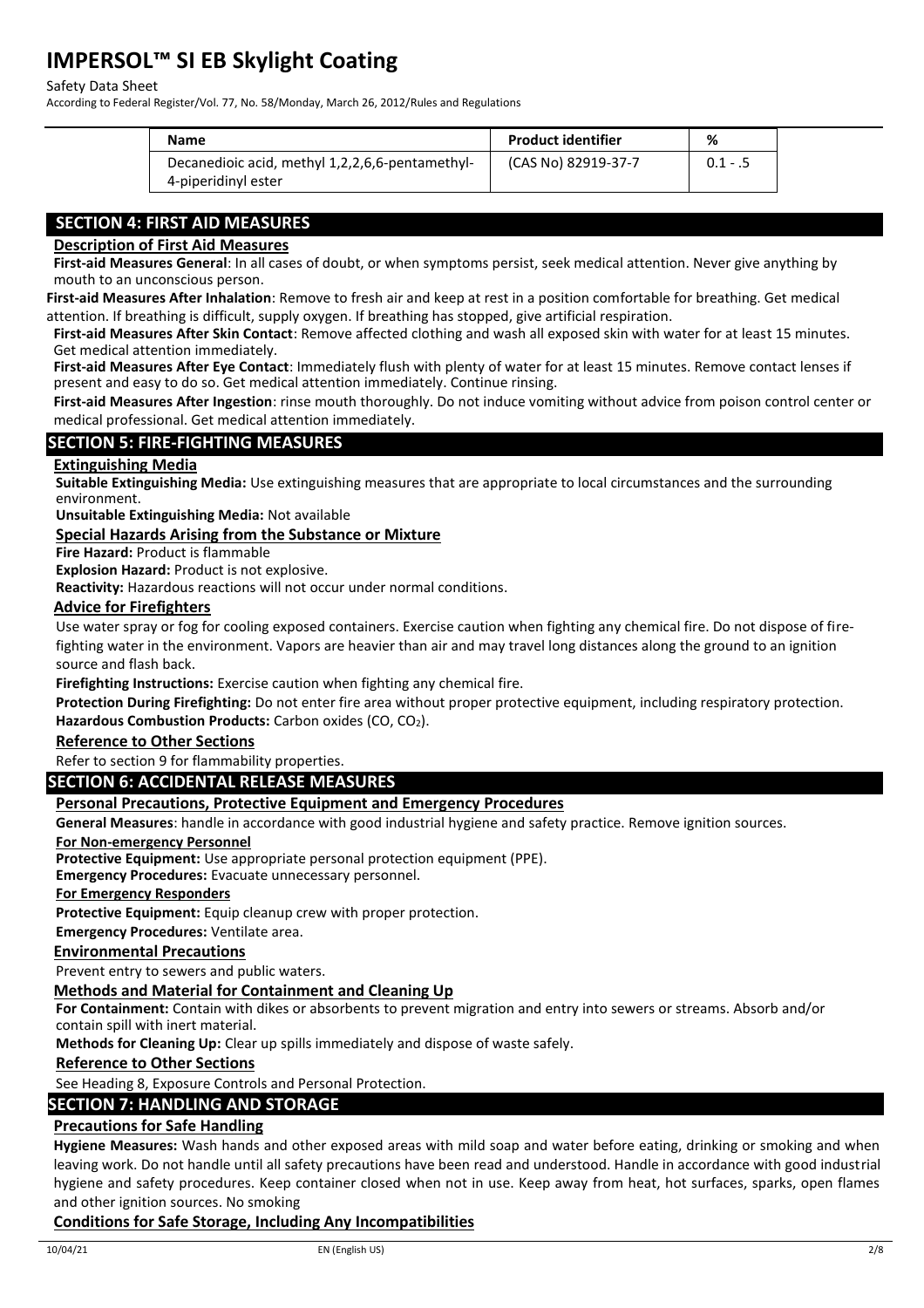Safety Data Sheet

According to Federal Register/Vol. 77, No. 58/Monday, March 26, 2012/Rules and Regulations

**Storage Conditions:** Store in dry, well-ventilated area. Keep container closed when not in use. Keep away from heat, hot surfaces, sparks, open flames and other ignition sources. No smoking.

**Incompatible Materials:** No known incompatibles for this product.

**Storage Area:** Store locked up. Store in a well-ventilated place. Keep cool.

**Special Rules on Packaging:** Keep only in original container.

# **SECTION 8: EXPOSURE CONTROLS/PERSONAL PROTECTION**

#### **Control Parameters**

| Petroleum distillates, hydrotreated light (64742-47-8) |                      |  |
|--------------------------------------------------------|----------------------|--|
| Remark (ACGIH)                                         | OELs not established |  |
| Remark (OSHA)                                          | OELs not established |  |

| Nonane (111-84-2)                   |                                                                         |
|-------------------------------------|-------------------------------------------------------------------------|
| ACGIH TWA (ppm)                     | 200                                                                     |
| Remark (ACGIH)                      | Threshold Limit Values (TLV Basis) Critical<br>Effects - CNS Impairment |
| OSHA PEL (TWA) (mg/m <sup>3</sup> ) | 1050                                                                    |
| OSHA PEL (TWA) (ppm)                | 200                                                                     |

| Solvent naphtha, petroleum, light aromatic (64742-95-6) |                      |  |
|---------------------------------------------------------|----------------------|--|
| Remark (ACGIH)                                          | OELs not established |  |
| Remark (OSHA)                                           | OELs not established |  |
|                                                         |                      |  |

#### **Benzene, 1,2,4-trimethyl- (95-63-6)**

| DCIILCIIC, 1,2,4-001111C01191- (JJ-0J-0) |                      |
|------------------------------------------|----------------------|
| Remark (ACGIH)                           | OELs not established |
| Remark (OSHA)                            | OELs not established |
|                                          |                      |

#### **Exposure Controls**

**Appropriate Engineering Controls:** Provide adequate ventilation. Where reasonably practicable this should be achieved by the use of local exhaust ventilation and good general extraction. If these are not sufficient to maintain concentrations of particulates and any vapor below occupational exposure limits suitable respiratory protection must be worn.

**Personal Protective Equipment:** Gloves. Protective goggles. Wear chemically impervious apron over labcoat and full coverage clothing. Insufficient ventilation: wear respiratory protection

**Hand Protection:** Use gloves chemically resistant to this material when prolonged or repeated contact could occur. Gloves should be classified under Standard EN 374 or ASTM F1296. Suggested glove materials are: Neoprene, Nitrile/butadiene rubber, Polyethylene, Ethyl vinyl alcohol laminate, PVC or vinyl. Suitable gloves for this specific application can be recommended by the glove supplier. Change contaminated gloves immediately.

**Eye Protection:** Wear eye protection, including chemical splash goggles and a face shield when possibility exists for eye contact due to spraying liquid or airborne particles.

**Skin and Body Protection:** Wear long sleeves, and chemically impervious PPE/coveralls to minimize bodily exposure **Respiratory Protection:** Wear a NIOSH-approved (or equivalent) full-facepiece airline respirator in the positive pressure mode with emergency escape provisions. In case of inadequate ventilation or risk of inhalation of vapors, use suitable respiratory equipment with gas filter (type A2). Use a positive-pressure

air-supplied respirator if there is any potential for an uncontrolled release, exposure levels are not known, or any other circumstances where air-purifying respirators may not provide adequate protection.

**Environmental Exposure Controls:** Do not allow the product to be released into the environment.

**Consumer Exposure Controls:** Do not eat, drink, or smoke during use.

# **SECTION 9: PHYSICAL AND CHEMICAL PROPERTIES**

## **Information on Basic Physical and Chemical Properties**

|                                              | Liquid                                      |
|----------------------------------------------|---------------------------------------------|
|                                              | Slight hydrocarbon                          |
|                                              | Not determined                              |
|                                              | Not available                               |
|                                              | Not determined                              |
|                                              | 154-178 °C                                  |
|                                              | 38-39.4 °C                                  |
|                                              | Greater than 1                              |
|                                              | Not applicable                              |
| Upper/lower flammability or explosive limits | Not applicable                              |
|                                              | 2 mm Hg at $20^{\circ}$ C (68 $^{\circ}$ F) |
|                                              |                                             |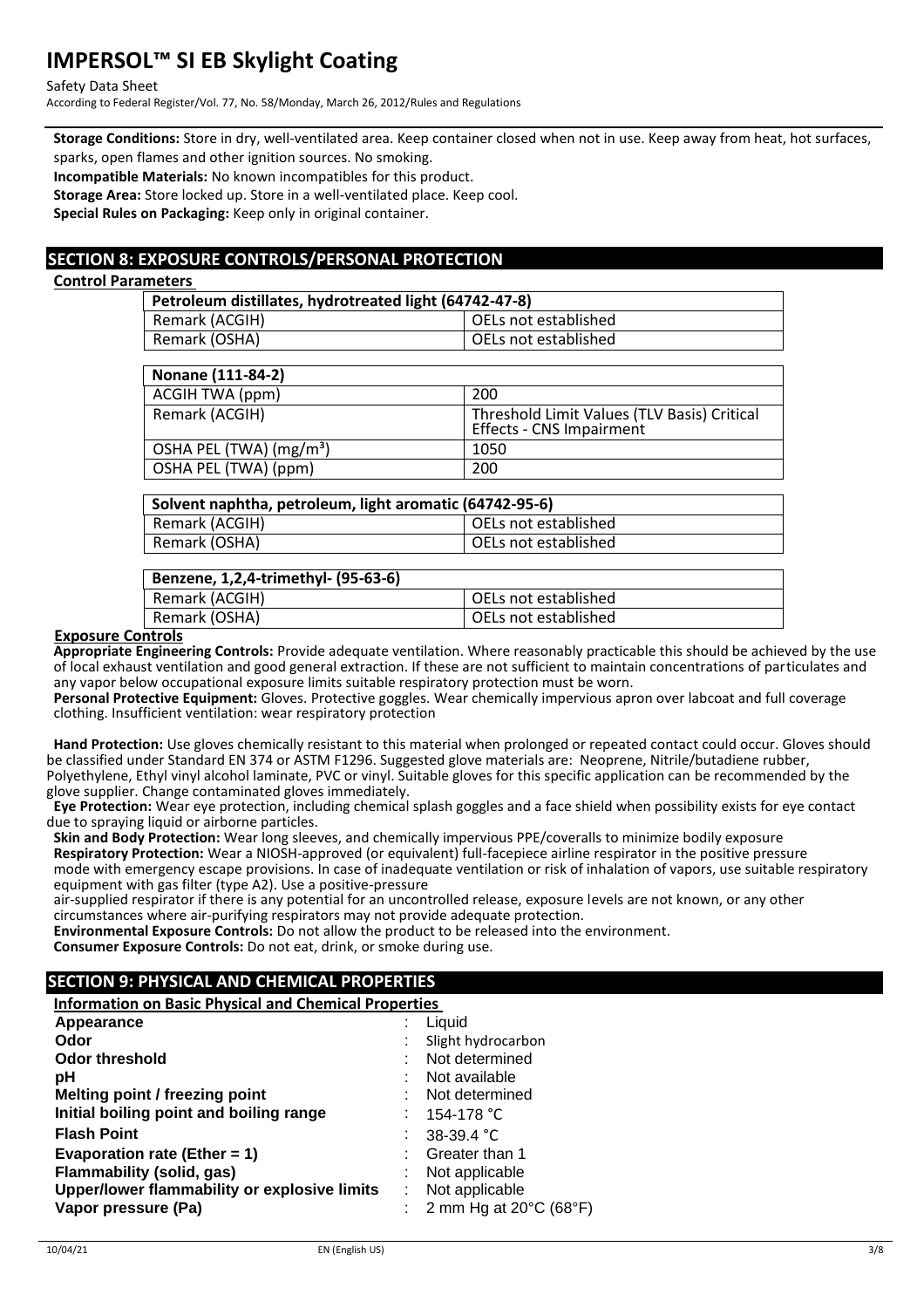Safety Data Sheet According to Federal Register/Vol. 77, No. 58/Monday, March 26, 2012/Rules and Regulations

| <b>Vapor Density</b>                                                      | $\bullet$ | Heavier than air  |
|---------------------------------------------------------------------------|-----------|-------------------|
| <b>Specific Gravity</b>                                                   | ٠         | 0.87              |
| <b>Solubility in Water</b>                                                |           | Negligible        |
| <b>Partition coefficient n-octonal/water (Log : Not Measured</b><br>Know) |           |                   |
| <b>Auto-ignition temperature</b>                                          | ۹         | Not available     |
| Decomposition temperature                                                 |           | Not available     |
| Viscosity (cSt)                                                           |           | No data available |
| <b>VOC Content</b>                                                        |           | 540 g/liter       |

## **SECTION 10: STABILITY AND REACTIVITY**

**Reactivity:** Flammable liquid and vapour.

**Chemical Stability:** Stable under normal circumstances.

**Possibility of Hazardous Reactions:** No data available**.**

**Conditions to Avoid:** No flames, no sparks. Eliminate all sources of ignition. Heat. Prevent vapor accumulation.

**Incompatible Materials:** Strong acids. Strong alkalis. Oxidizing agents.

#### **Hazardous Decomposition Products:** No data available

| <b>SECTION 11: TOXICOLOGICAL INFORMATION</b>            |                 |  |
|---------------------------------------------------------|-----------------|--|
| <b>Acute Toxicity</b>                                   |                 |  |
| Petroleum distillates, hydrotreated light (64742-47-8)  |                 |  |
| LD50 oral rat                                           | > 5000 mg/kg    |  |
| LD50 dermal rabbit                                      | > 2000 mg/kg    |  |
| LC50 inhalation rat (mg/l)                              | $> 5.2$ mg/l/4h |  |
|                                                         |                 |  |
| Nonane (111-84-2)                                       |                 |  |
| LC50 inhalation rat (ppm)                               | 3200 ppm/4h     |  |
|                                                         |                 |  |
| Solvent naphtha, petroleum, light aromatic (64742-95-6) |                 |  |
| LD50 dermal rabbit                                      | > 2000 mg/kg    |  |
| LC50 inhalation rat (ppm)                               | 3400 ppm/4h     |  |
|                                                         |                 |  |
| Benzene, 1,2,4-trimethyl- (95-63-6)                     |                 |  |
| LD50 oral rat                                           | 3280 mg/kg      |  |
| LD50 dermal rabbit                                      | $> 3160$ mg/kg  |  |

| ATE CLP (gases)           | 4500.000 ppmv/4h |  |
|---------------------------|------------------|--|
| ATE CLP (vapours)         | 11.000 mg/l/4h   |  |
| ATE CLP (dust,mist)       | 1.500 mg/l/4h    |  |
|                           |                  |  |
| Skin corrosion/irritation | Not classified   |  |

| SKIN corrosion/irritation         | : Not classified                       |
|-----------------------------------|----------------------------------------|
| Serious eye damage/irritation     | : Causes serious eye irritation.       |
| Respiratory or skin sensitisation | : May cause an allergic skin reaction. |
| Germ cell mutagenicity            | : May cause genetic defects.           |
| Carcinogenicity                   | : May cause cancer.                    |
|                                   |                                        |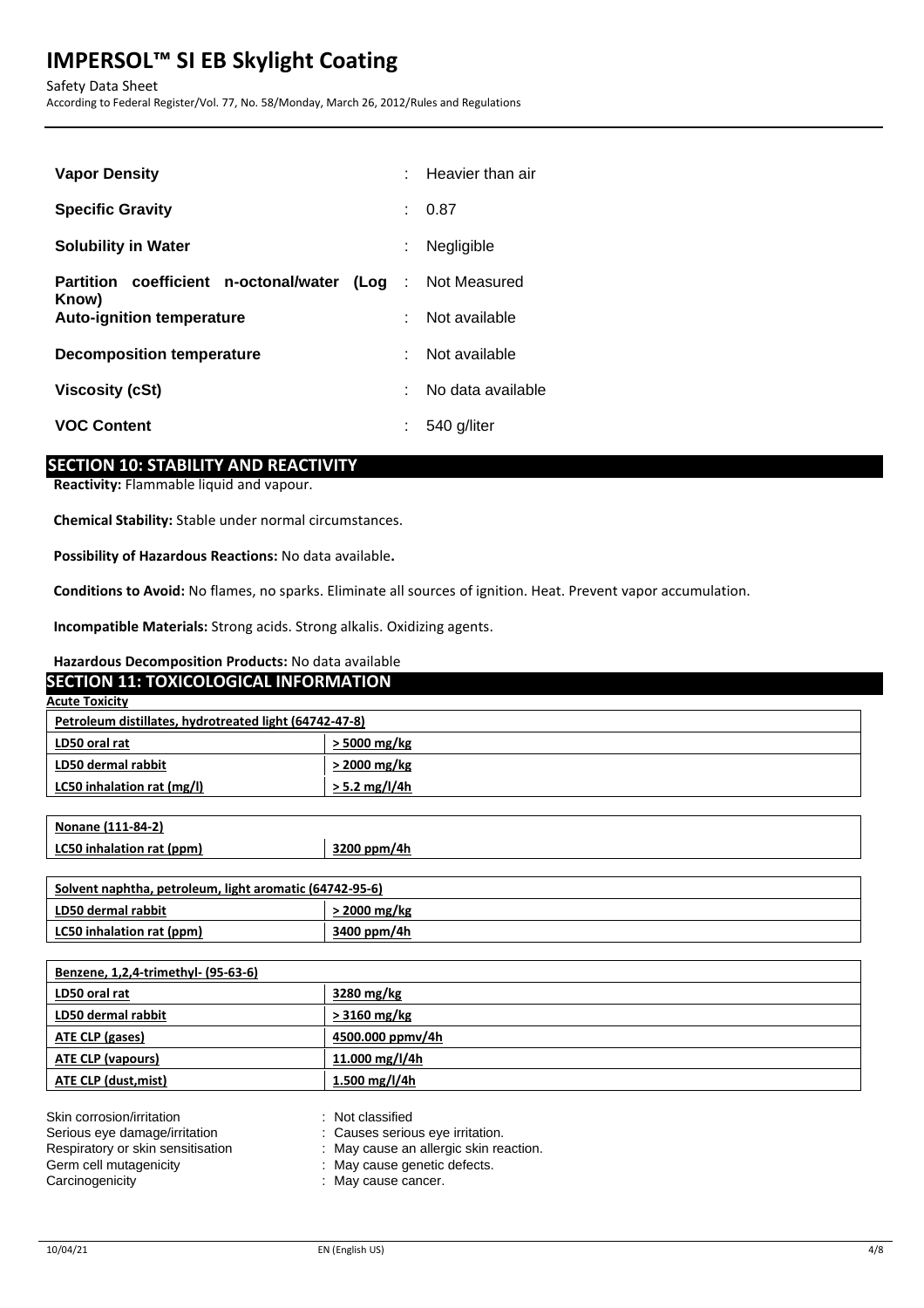Safety Data Sheet

According to Federal Register/Vol. 77, No. 58/Monday, March 26, 2012/Rules and Regulations

| Reproductive toxicity                                 | : Not classified                                                                                |
|-------------------------------------------------------|-------------------------------------------------------------------------------------------------|
| Specific target organ toxicity (single<br>exposure)   | : May cause drowsiness or dizziness.                                                            |
| Specific target organ toxicity (repeated<br>exposure) | : Not classified                                                                                |
| Aspiration hazard                                     | : May be fatal if swallowed and enters airways.                                                 |
| Symptoms/injuries after inhalation                    | : May cause irritation and damage to respiratory tissues. May cause drowsiness or<br>dizziness. |
| Symptoms/injuries after skin contact                  | : May cause an allergic skin reaction.                                                          |
| Symptoms/injuries after eye contact                   | : Causes serious eye irritation.                                                                |
| Symptoms/injuries after ingestion                     | : May cause gastrointestinal irritation.                                                        |
| Chronic symptoms                                      | : May cause cancer. May cause genetic defects.                                                  |
|                                                       |                                                                                                 |
| <b>SECTION 12: ECOLOGICAL INFORMATION</b>             |                                                                                                 |
| Toxicitv<br>12.1.                                     |                                                                                                 |

**Ecology - general** : Aquatic toxicity rating not determined. All possible measures should be taken to prevent release into the environment.

#### **12.2. Persistence and degradability**

| IMPERSOL™ SI EB Skylight Coating |                  |
|----------------------------------|------------------|
| Persistence and degradability    | Not established. |

## **12.3. Bioaccumulative potential**

No additional information available

## **12.4. Mobility in soil**

No additional information available

## **12.5. Other adverse effects**

No additional information available

## **12.1. Toxicity**

The preparation has been assessed following the conventional method of the Dangerous Preparations Directive 1999/45/EC and GHS and is not classified as dangerous for the environment, but contains substance(s) dangerous for the environment. See section 3 for details

#### **Aquatic Ecotoxicity**

| Ingredient                                         | 96 hr LC50 fish,            | 48 hr EC50 crustacea, | ErC50 algae,                           |
|----------------------------------------------------|-----------------------------|-----------------------|----------------------------------------|
|                                                    | mg/l                        | mg/1                  | mg/l                                   |
| 2-N-octyl-4-isothiazoline-3-<br>one - (26530-20-1) | 0.0555, Oncorhynchus mykiss | 0.18, Daphnia magna   | 0.084 (72), Scenedesmus<br>subspicatus |

## **12.2. Persistence and degradability**

There is no data available on the preparation itself.

## **12.3. Bioaccumulative potential**

Not Measured

## **12.4. Mobility in soil**

No data available.

#### **12.5. Results of PBT and vPvB assessment**

This product contains PBT/vPvB chemicals.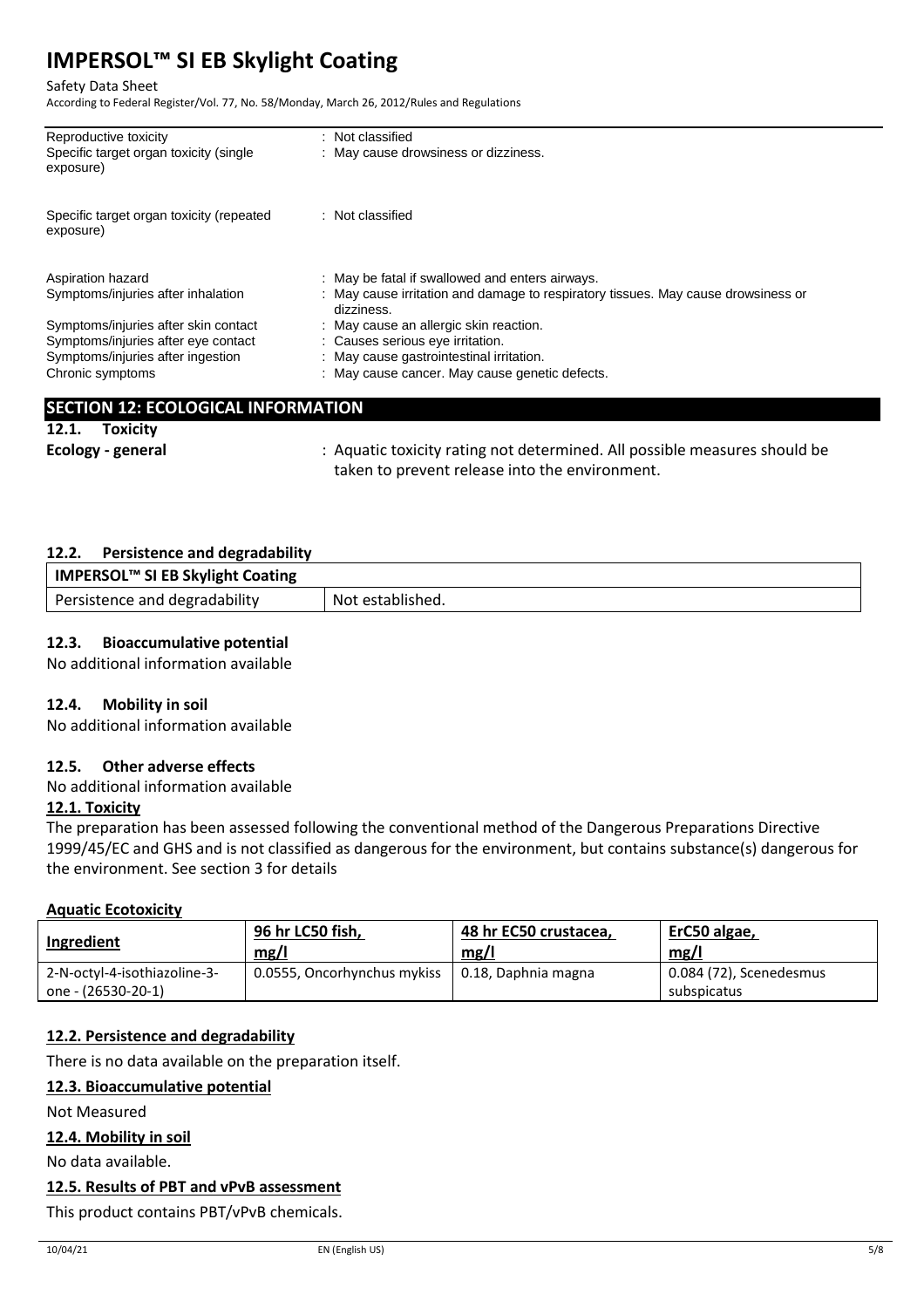Safety Data Sheet

According to Federal Register/Vol. 77, No. 58/Monday, March 26, 2012/Rules and Regulations

## **12.6. Other adverse effects**

An environmental hazard cannot be excluded in the event of unprofessional handling or disposal.

Potentially toxic to aquatic life.

## **SECTION 13: DISPOSAL CONSIDERATIONS**

**Waste Disposal Recommendations:** Dispose of waste material in accordance with all local, regional, national, and international regulations.

# **SECTION 14: TRANSPORT INFORMATION**

**In Accordance with DOT** – UN1263 Paint (including paint, lacquer, enamel, stain, shellac solutions, varnish, polish, liquid filler, and liquid lacquer base), 3, III

**In Accordance with IMDG** – UN1263 Paint (including paint, lacquer, enamel, stain, shellac solutions, varnish, polish, liquid filler, and liquid lacquer base), 3, III

**In Accordance with IATA** – UN1263 Paint (including paint, lacquer, enamel, stain, shellac solutions, varnish, polish, liquid filler, and liquid lacquer base), 3, III

**In Accordance with TDG** – UN1263 Paint (including paint, lacquer, enamel, stain, shellac solutions, varnish, polish, liquid filler, and liquid lacquer base), 3, III

# **SECTION 15: REGULATORY INFORMATION**

| IMPERSOL™ SI EB Skylight Coating                                                                   |                                 |  |  |
|----------------------------------------------------------------------------------------------------|---------------------------------|--|--|
| All chemical substances in this product are listed in the EPA (Environment Protection Agency) TSCA |                                 |  |  |
| (Toxic Substances Control Act) Inventory or are exempt                                             |                                 |  |  |
| SARA Section 311/312 Hazard                                                                        | Immediate (acute) health hazard |  |  |
| <b>Classes</b>                                                                                     | Delayed (chronic) health hazard |  |  |
|                                                                                                    | Fire hazard                     |  |  |
| <b>Cumene (98-82-8)</b>                                                                            |                                 |  |  |
| Listed on United States SARA Section 313                                                           |                                 |  |  |
| <b>CERCLA RQ</b>                                                                                   | 5000 lb                         |  |  |

| Benzene, 1,2,4-trimethyl- (95-63-6)      |  |
|------------------------------------------|--|
| Listed on United States SARA Section 313 |  |
|                                          |  |

| Xylenes (o-, m-, p- isomers) (1330-20-7) |        |  |
|------------------------------------------|--------|--|
| Listed on United States SARA Section 313 |        |  |
| I CERCLA RQ                              | 100 lb |  |

# **15.2. International regulations**

No additional information available

## **15.3. US State regulations**

California Proposition 65

WARNING: This product contains, or may contain, trace quantities of a substance(s) known to the state of California to cause cancer and/or reproductive toxicity

| <b>Cumene (98-82-8)</b> |                     |                          |                     |                   |
|-------------------------|---------------------|--------------------------|---------------------|-------------------|
| U.S. - California -     | U.S. - California - | U.S. - California -      | U.S. - California - | No significance   |
| Proposition 65 -        | Proposition 65 -    | Proposition 65 -         | Proposition 65 -    | risk level (NSRL) |
| Carcinogens List        | Developmental       | Reproductive             | Reproductive        |                   |
|                         | Toxicity            | <b>Toxicity - Female</b> | Toxicity - Male     |                   |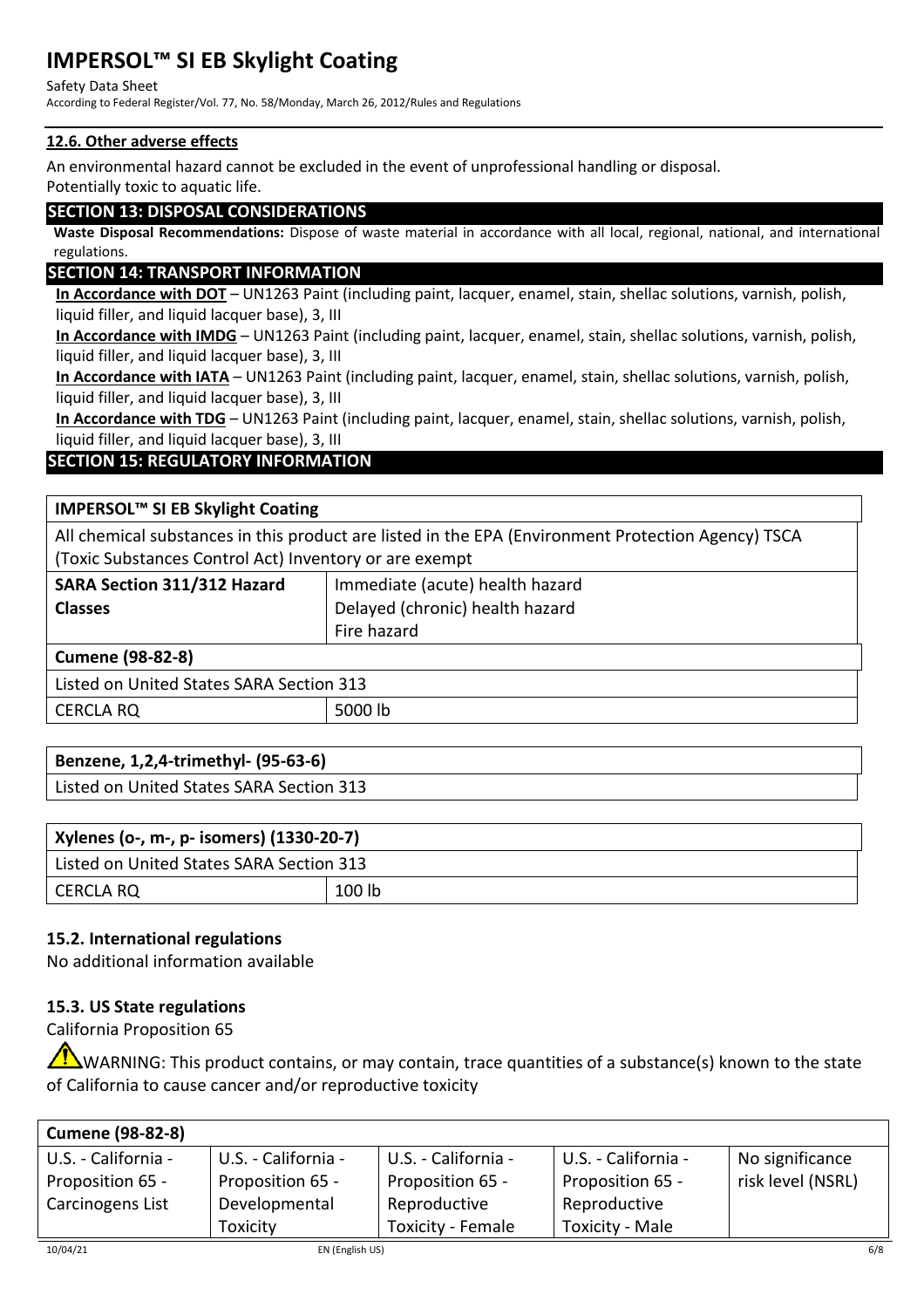Safety Data Sheet

According to Federal Register/Vol. 77, No. 58/Monday, March 26, 2012/Rules and Regulations

| <b>Cumene (98-82-8)</b> |                 |            |                 |           |
|-------------------------|-----------------|------------|-----------------|-----------|
| Yes                     | <b>No</b><br>__ | .Nc<br>___ | <b>Nc</b><br>__ | <b>NA</b> |

| Nickel oxide (1313-99-1) |                     |                     |                        |                   |
|--------------------------|---------------------|---------------------|------------------------|-------------------|
| U.S. - California -      | U.S. - California - | U.S. - California - | U.S. - California -    | No significance   |
| Proposition 65 -         | Proposition 65 -    | Proposition 65 -    | Proposition 65 -       | risk level (NSRL) |
| Carcinogens List         | Developmental       | Reproductive        | Reproductive           |                   |
|                          | Toxicity            | Toxicity - Female   | <b>Toxicity - Male</b> |                   |
| Yes                      | No.                 | No.                 | No                     | <b>NA</b>         |

## **Nonane (111-84-2)**

- U.S. New Jersey Right to Know Hazardous Substance List
- U.S. Massachusetts Right To Know List
- U.S. Pennsylvania RTK (Right to Know) List

## **Cumene (98-82-8)**

- U.S. Massachusetts Right To Know List
- U.S. New Jersey Right to Know Hazardous Substance List
- U.S. Pennsylvania RTK (Right to Know) Environmental Hazard List

## **Nickel oxide (1313-99-1)**

- U.S. Massachusetts Right To Know List
- U.S. New Jersey Right to Know Hazardous Substance List
- U.S. Pennsylvania RTK (Right to Know) Environmental Hazard List

## **Benzene, 1,2,4-trimethyl- (95-63-6)**

U.S. - New Jersey - Right to Know Hazardous Substance List

U.S. - Massachusetts - Right To Know List

U.S. - Pennsylvania - RTK (Right to Know) - Environmental Hazard List

## **Xylenes (o-, m-, p- isomers) (1330-20-7)**

U.S. - Massachusetts - Right To Know List

U.S. - New Jersey - Right to Know Hazardous Substance List

U.S. - Pennsylvania - RTK (Right to Know) - Environmental Hazard List

# **SECTION 16: OTHER INFORMATION, INCLUDING DATE OF PREPARATION OR LAST REVISION**

**Revision date :** 10/04/21

**Other Information :** This document has been prepared in accordance with the SDS requirements of the OSHA Hazard Communication Standard 29 CFR 1910.1200.

## **Party Responsible for the Preparation of This Document** Bitec, Inc. #2 Industrial Park Drive Morrilton, AR 72110 T-800-535-8597

*This information is based on our knowledge as of the Revision Date and is intended to describe the product only for the purposes of health, safety, and environmental requirements as of the Revision Date. It should not therefore be construed as guaranteeing any*